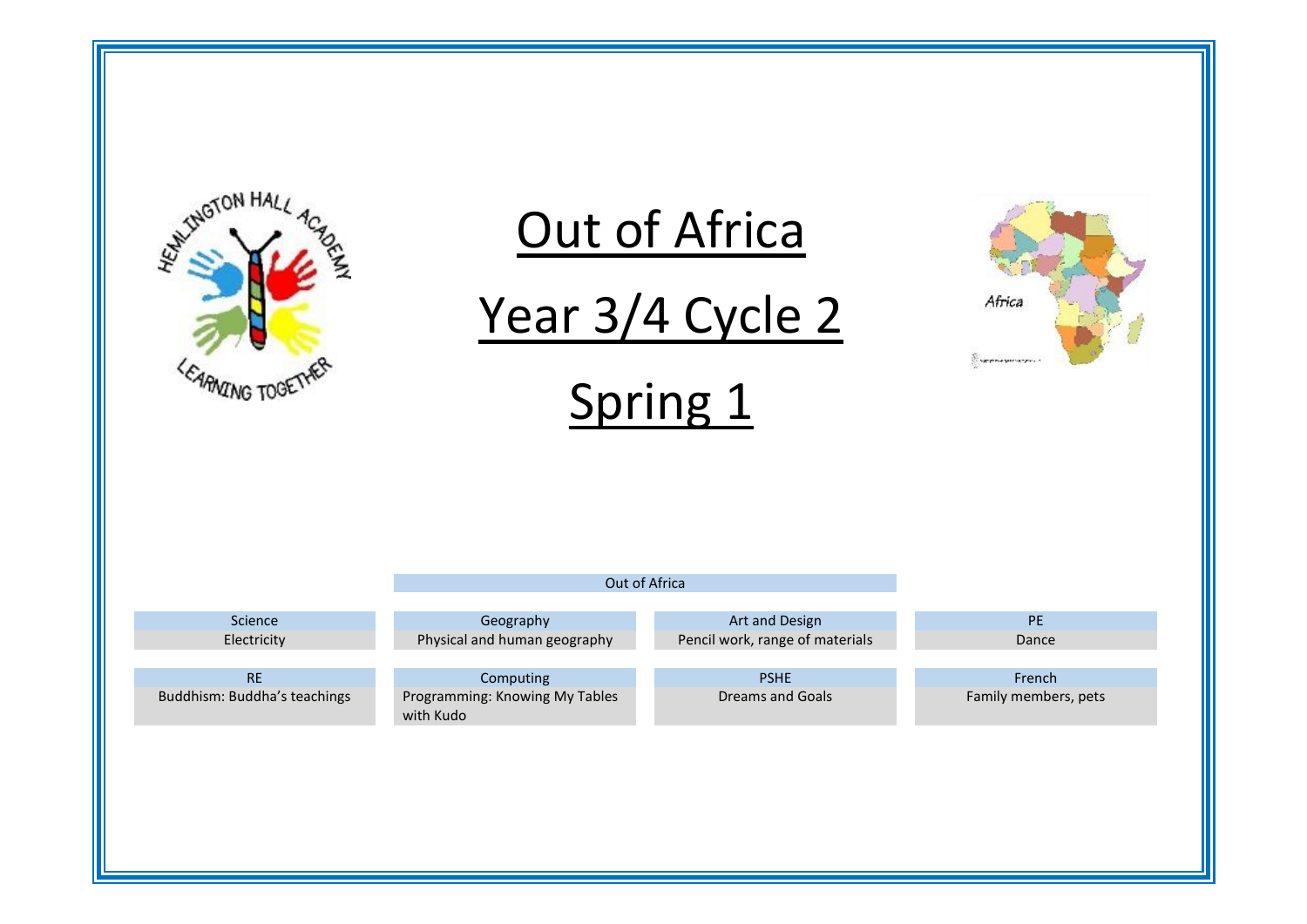# **Science**

| <b>Electricity</b>                                                                                                                                                                                                                                                                                                                                                                                                                 | Term: 3                                                                                                                |                                                                                                                                                                                                | Year: 3/4 Cycle 2                                             |                                          |  |  |  |  |  |
|------------------------------------------------------------------------------------------------------------------------------------------------------------------------------------------------------------------------------------------------------------------------------------------------------------------------------------------------------------------------------------------------------------------------------------|------------------------------------------------------------------------------------------------------------------------|------------------------------------------------------------------------------------------------------------------------------------------------------------------------------------------------|---------------------------------------------------------------|------------------------------------------|--|--|--|--|--|
| Foundations of previous learning:<br>Not previously taught.                                                                                                                                                                                                                                                                                                                                                                        |                                                                                                                        |                                                                                                                                                                                                |                                                               |                                          |  |  |  |  |  |
| <b>Unit Learning</b>                                                                                                                                                                                                                                                                                                                                                                                                               |                                                                                                                        |                                                                                                                                                                                                |                                                               |                                          |  |  |  |  |  |
| <b>NC Objective - Coverage</b>                                                                                                                                                                                                                                                                                                                                                                                                     | <b>Skills</b>                                                                                                          | Knowledge                                                                                                                                                                                      |                                                               | <b>Vocabulary</b>                        |  |  |  |  |  |
| Identify common appliances that run on electricity<br>Construct a simple series electrical circuit, identifying and<br>naming its basic parts, including cells, wires, bulbs,                                                                                                                                                                                                                                                      | Use science words correctly<br>Use a science model to describe<br>Use science to explain                               | To know how we use electricity in our homes.<br>To be able to make a working series circuit.<br>To know how a switch work.<br>To know what electrical conductors & insulators are.             | Electricity<br>Energy<br>Source<br>Renewable                  | buzzer<br>motor<br>series<br>connector   |  |  |  |  |  |
| switches and buzzers.<br>Identify whether or not a lamp will light in a simple series<br>circuit based on whether or not the lamp is part of a<br>complete loop with a battery<br>Recognise that a switch opens and closes a circuit and<br>associate this with whether or not a lamp lights in a simple<br>series circuit<br>Recognise some common conductors and insulators, and<br>associate metals with being good conductors. | <b>Assessment of Skills</b><br><b>Explaining science</b><br>Making conclusions<br>(See Phil Watkins Assessment boards) | <b>Assessment of Knowledge</b><br>How do we use electricity in our homes?<br>Can you make a working series circuit?<br>How does a switch work?<br>What are electrical conductors & insulators? | non-renewable<br>circuit<br>component<br>battery/cell<br>bulb | wire<br>switch<br>conductor<br>insulator |  |  |  |  |  |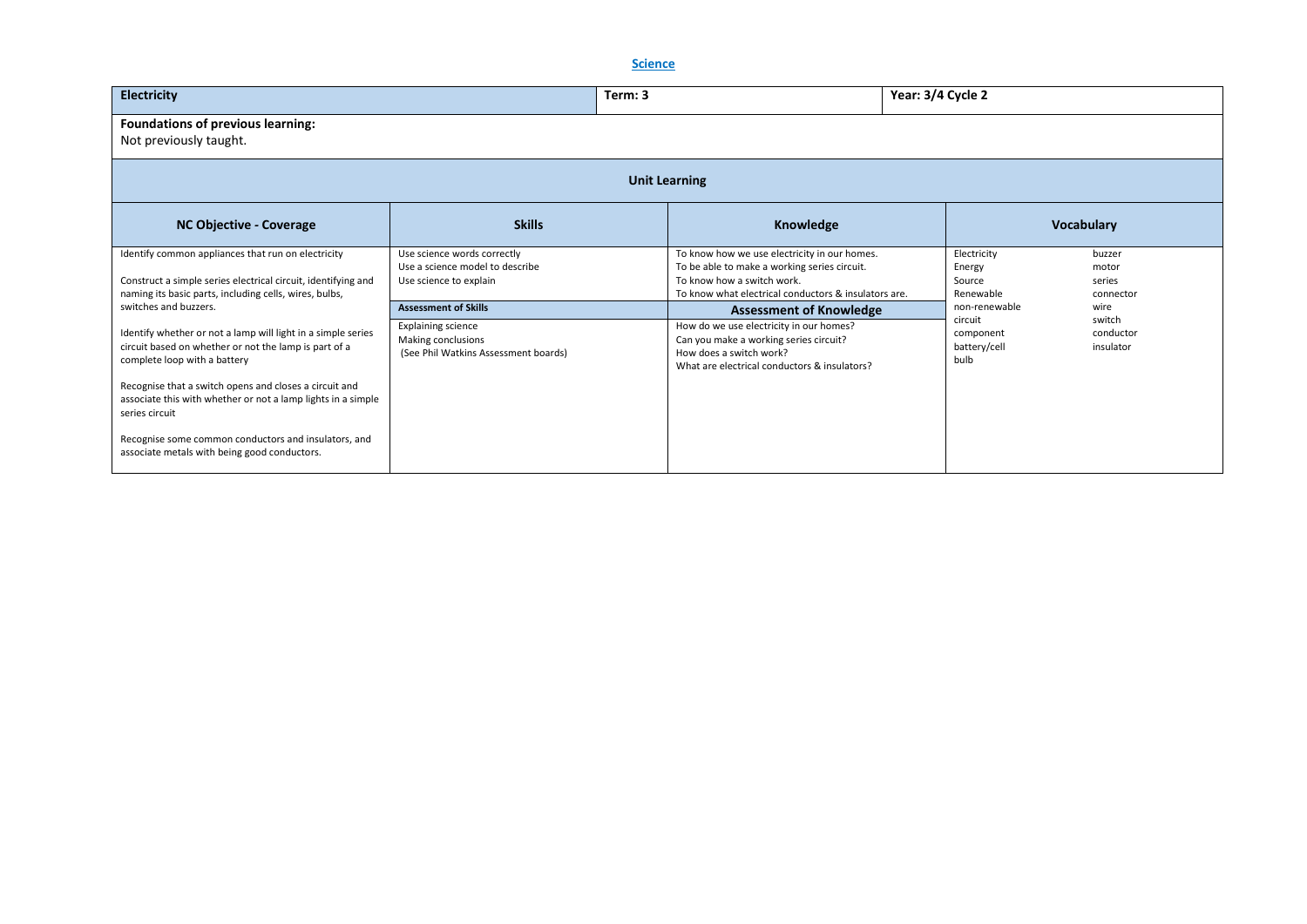### **Geography**

| <b>Physical and human Geography</b> | Topi <sup>7</sup><br>: Out of Africa | Term: Spring 1 | : 3/4 Cvcle 2<br>Year: . |
|-------------------------------------|--------------------------------------|----------------|--------------------------|
|-------------------------------------|--------------------------------------|----------------|--------------------------|

### **Foundations of previous learning:**

In KS1 children have learned the countries that make up the UK, their capital cities and the names of the surrounding seas. The children can name and locate the 7 continents of the world as well as the 5 main oceans. The c maps and then developed this knowledge by drawing their own simple maps including the use of a key. Children understand how compass directions can be used to locate a place or feature. Children have developed their vocabul some features within and the local environment and beyond. Children have used their geographical knowledge to explain how places have changed over time.

In the Out in the Wilds topic the children will use maps and aerial photographs be able to compare the geographical features and describe those features while offering explanations for some of the locations. The children w how physical activity has change the physical characteristics of a place in the world. Through the topic of South America the children will learn to locate and name some of the countries within South America including Braz make comparisons of the same geographical features in different countries using maps and aerial photographs. They will be able to describe how physical activity has changed the physical characteristics of a place in the wo

#### **Unit Learning**

| <b>NC Objective - Coverage</b>                                                                                                                                                                                                                                                                                                                                                                                                                 | <b>Skills</b>                                                                                                                                                                                                                                                                                                                                                                                                                                                                                                                                                                                                                                                                                                                                                                                                                                                                                                                                                                                                                                                                                                                                                                                     | Knowledge                                                                                                                                                                                                                                                                                                                                                                                                                                                                                                              | <b>Vocabulary</b>                                                                                                       |
|------------------------------------------------------------------------------------------------------------------------------------------------------------------------------------------------------------------------------------------------------------------------------------------------------------------------------------------------------------------------------------------------------------------------------------------------|---------------------------------------------------------------------------------------------------------------------------------------------------------------------------------------------------------------------------------------------------------------------------------------------------------------------------------------------------------------------------------------------------------------------------------------------------------------------------------------------------------------------------------------------------------------------------------------------------------------------------------------------------------------------------------------------------------------------------------------------------------------------------------------------------------------------------------------------------------------------------------------------------------------------------------------------------------------------------------------------------------------------------------------------------------------------------------------------------------------------------------------------------------------------------------------------------|------------------------------------------------------------------------------------------------------------------------------------------------------------------------------------------------------------------------------------------------------------------------------------------------------------------------------------------------------------------------------------------------------------------------------------------------------------------------------------------------------------------------|-------------------------------------------------------------------------------------------------------------------------|
| Describe and understand key aspects of physical<br>geography, including: climate zones, biomes and<br>vegetation belts, rivers, mountains, volcanoes and<br>earthquakes, and the water cycle<br>Describe and understand key aspects of human geography,<br>including: types of settlement and land use, economic<br>activity including trade links, and the distribution of<br>natural resources including energy, food, minerals and<br>water | Year 3<br>Knowledge & Understanding<br>Describe and compare different features of human and physical<br>geography of a place, offering explanations for the locations for<br>some of these features.<br>Make comparisons of the same geographical features in different<br>countries.<br>Identify how people both damage and improve the environment.<br>Identify changes in the local and global environment.<br>Practical<br>Locate geographical features on a map or atlas using symbols shown<br>in a key.<br>Year 4<br>Knowledge & Understanding<br>Describe how physical activity has impacted and/or changed the<br>physical and human characteristics of a place in the world.<br>Explain how people try to sustain environments.<br>Describe how changes, in the features of a place, can affect the lives<br>and activities of the people living there.<br>Practical<br>Plot a route on a map or globe, from one place to another,<br>identifying countries or significant landmarks that are passed.<br>Locate and explain the significance of the Equator, Northern,<br>Hemisphere, Southern Hemisphere, the Tropics of Cancer and<br>Capricorn to a range of countries of the world. | To know that Africa is a continent.<br>To know that Africa is made up of lots of different<br>countries.<br>To know that parts of Africa are rural.<br>To know that parts of Africa are urban.<br>To know that Africa's population is growing.<br>To know that Africa's population is young.<br>To know what Fair Trade is.<br>To know examples of Fair Trade products.<br>To be able to compare Africa's physical geography to the<br>UK's.<br>To locate some of Africa's geographical features on a map<br>or atlas. | country<br>continent<br>border<br>landlocked<br>climate<br>human feature<br>physical feature<br>trade/fairtrade/produce |
|                                                                                                                                                                                                                                                                                                                                                                                                                                                | <b>Assessment of Skills</b>                                                                                                                                                                                                                                                                                                                                                                                                                                                                                                                                                                                                                                                                                                                                                                                                                                                                                                                                                                                                                                                                                                                                                                       | <b>Assessment of Knowledge</b>                                                                                                                                                                                                                                                                                                                                                                                                                                                                                         |                                                                                                                         |
|                                                                                                                                                                                                                                                                                                                                                                                                                                                | Locate geographical features on a map or atlas using<br>symbols shown in a key. (Y3)<br>Identify how people both damage and improve the<br>environment. (Y3)<br>Locate and explain the significance of the Equator,<br>Northern Hemisphere, Southern Hemisphere, the Tropics<br>of Cancer and Capricorn to a range of countries in the<br>world. (Y4)<br>Explain how people try to sustain environments. (Y4)                                                                                                                                                                                                                                                                                                                                                                                                                                                                                                                                                                                                                                                                                                                                                                                     | What is Africa?<br>Can you name a country in Africa?<br>Is Africa rural or urban?<br>Can you explain what is happening to Africa's population?<br>What is Fair Trade?<br>Can you give some examples of Fair Trade products?<br>How is Africa's geography different to the UK's?<br>How is Africa's geography similar to the UK's?<br>Can you find on a map of Africa using the symbols?                                                                                                                                |                                                                                                                         |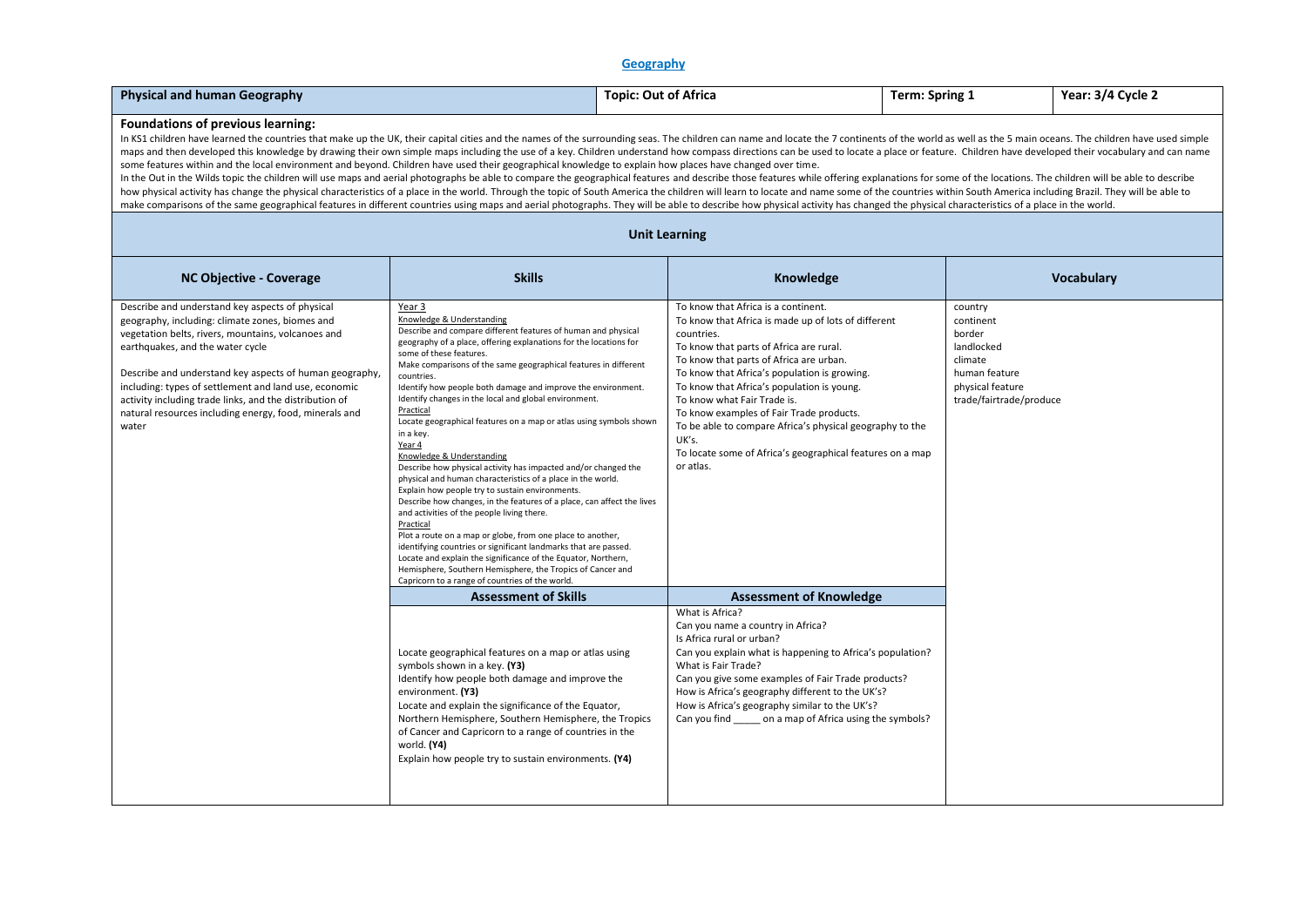# **Art and Design**

| Pencil work, range of materials                                                                                                                                                                                                                                  |                                                                                                                                                                                                                                                                                                                                                                                                                                                                                                                                                                                                                                                | <b>Topic: Out of Africa</b>               | <b>Term: Spring 1</b>                                                                                                                                                                                                                             |                                                                                                                           | Year 3/4 cycle 2  |  |  |  |  |
|------------------------------------------------------------------------------------------------------------------------------------------------------------------------------------------------------------------------------------------------------------------|------------------------------------------------------------------------------------------------------------------------------------------------------------------------------------------------------------------------------------------------------------------------------------------------------------------------------------------------------------------------------------------------------------------------------------------------------------------------------------------------------------------------------------------------------------------------------------------------------------------------------------------------|-------------------------------------------|---------------------------------------------------------------------------------------------------------------------------------------------------------------------------------------------------------------------------------------------------|---------------------------------------------------------------------------------------------------------------------------|-------------------|--|--|--|--|
| <b>Foundations of previous learning:</b><br>Year 3 children will have looked at sculpture and experimented with recreating them using everyday objects.<br>Year 4 children will have experimented with a variety of ways to record ideas.                        |                                                                                                                                                                                                                                                                                                                                                                                                                                                                                                                                                                                                                                                |                                           |                                                                                                                                                                                                                                                   |                                                                                                                           |                   |  |  |  |  |
|                                                                                                                                                                                                                                                                  | <b>Unit Learning</b>                                                                                                                                                                                                                                                                                                                                                                                                                                                                                                                                                                                                                           |                                           |                                                                                                                                                                                                                                                   |                                                                                                                           |                   |  |  |  |  |
| <b>NC Objective - Coverage</b>                                                                                                                                                                                                                                   | <b>Skills</b>                                                                                                                                                                                                                                                                                                                                                                                                                                                                                                                                                                                                                                  |                                           | Knowledge                                                                                                                                                                                                                                         |                                                                                                                           | <b>Vocabulary</b> |  |  |  |  |
| Pupils should be taught:<br>To create sketch books to record their observations and<br>use them to review and revisit ideas<br>To improve their mastery of art and design techniques,<br>including drawing, painting and sculpture with a range of<br>materials. | Year 3<br>Use sketchbooks to records drawings from observations<br>Begin to include detail within work<br>Experiment with a wider range of materials<br>Use a variety of ways to record ideas including digital<br>cameras and iPads<br>Develop in confidence when adding greater detail and<br>texture to 3D work<br>Begin to use artistic/visual vocabulary to discuss work.<br>Year 4<br>Develop the range of work recorded in sketch books<br>Experiment with different tones using graded pencils<br>Develop artistic/visual vocabulary to discuss work<br>Begin to suggest improvements to own work<br>Present work in a variety of ways | African mask.<br>tones.<br>using an iPad. | To know that a range of materials can be used to create an<br>To know that different graded pencils create different<br>To know that I can record and collect ideas for my art work<br>To know that I can represent my work in a variety of ways. | African mask<br>Traditional<br>Range<br>Materials<br>Graded pencils<br>Tones<br>Record<br>Collect<br>Represent<br>Variety |                   |  |  |  |  |
|                                                                                                                                                                                                                                                                  | <b>Assessment of Skills</b>                                                                                                                                                                                                                                                                                                                                                                                                                                                                                                                                                                                                                    |                                           | <b>Assessment of Knowledge</b>                                                                                                                                                                                                                    |                                                                                                                           |                   |  |  |  |  |
|                                                                                                                                                                                                                                                                  | Year 3<br>Experiment with a wider range of materials.<br>Use a variety of ways to record ideas including digital<br>cameras and iPads.<br>Year 4<br>Develop the range of work recorded in sketch books.<br>Present work in a variety of ways.                                                                                                                                                                                                                                                                                                                                                                                                  | How could you represent your work?        | What materials could you use to create an African mask?<br>How could you create different tones using pencils?<br>How can you record and collect ideas for your art?                                                                              |                                                                                                                           |                   |  |  |  |  |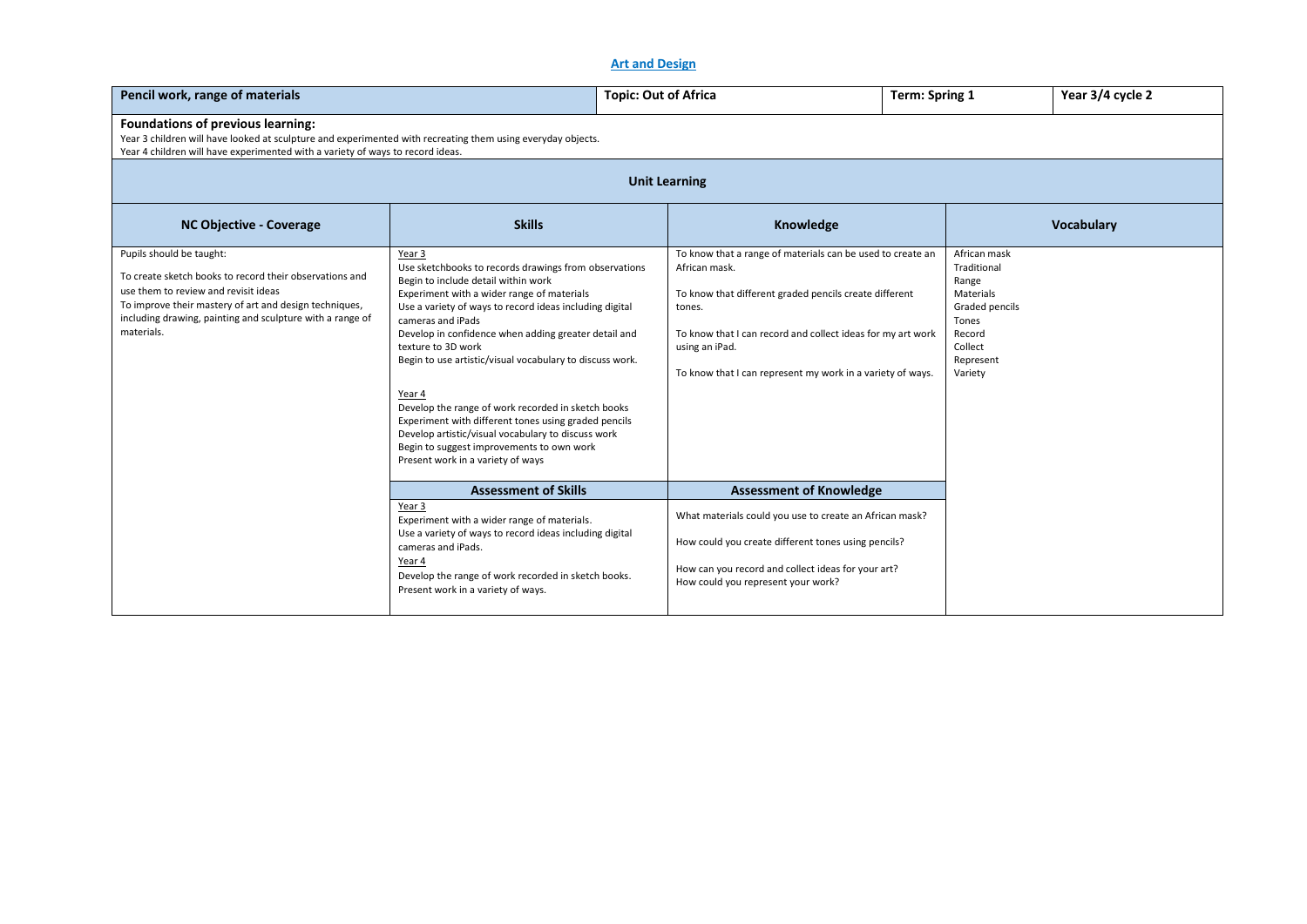## **Physical Education**

| <b>Dance</b>                                                                                                                                                                                                                                                                                                                                                                                                                                                                                                                                                                                                                                                                                                                                                                                                                                                                                                                                                                                                                                                                                                                                                                                               |  |                                                                                                                                                                                                                                                                                                                                                                                                                                                                                                                                                                                                                                                                                                                                                                                                                                                                                                                                                                                                                                                                                                                                               | <b>Term: Spring 1</b>                                                                                                                                                                                                                                                                                                                                                                                                                                                                                                                                                                                                        |                                                                                                                                                                                                                                                                                                                                                                                                                                                                                                                                                                                                                                                                                                                                                        | Year: 3/4 cycle 2                                                                                                                               |
|------------------------------------------------------------------------------------------------------------------------------------------------------------------------------------------------------------------------------------------------------------------------------------------------------------------------------------------------------------------------------------------------------------------------------------------------------------------------------------------------------------------------------------------------------------------------------------------------------------------------------------------------------------------------------------------------------------------------------------------------------------------------------------------------------------------------------------------------------------------------------------------------------------------------------------------------------------------------------------------------------------------------------------------------------------------------------------------------------------------------------------------------------------------------------------------------------------|--|-----------------------------------------------------------------------------------------------------------------------------------------------------------------------------------------------------------------------------------------------------------------------------------------------------------------------------------------------------------------------------------------------------------------------------------------------------------------------------------------------------------------------------------------------------------------------------------------------------------------------------------------------------------------------------------------------------------------------------------------------------------------------------------------------------------------------------------------------------------------------------------------------------------------------------------------------------------------------------------------------------------------------------------------------------------------------------------------------------------------------------------------------|------------------------------------------------------------------------------------------------------------------------------------------------------------------------------------------------------------------------------------------------------------------------------------------------------------------------------------------------------------------------------------------------------------------------------------------------------------------------------------------------------------------------------------------------------------------------------------------------------------------------------|--------------------------------------------------------------------------------------------------------------------------------------------------------------------------------------------------------------------------------------------------------------------------------------------------------------------------------------------------------------------------------------------------------------------------------------------------------------------------------------------------------------------------------------------------------------------------------------------------------------------------------------------------------------------------------------------------------------------------------------------------------|-------------------------------------------------------------------------------------------------------------------------------------------------|
| Foundations of previous learning:                                                                                                                                                                                                                                                                                                                                                                                                                                                                                                                                                                                                                                                                                                                                                                                                                                                                                                                                                                                                                                                                                                                                                                          |  |                                                                                                                                                                                                                                                                                                                                                                                                                                                                                                                                                                                                                                                                                                                                                                                                                                                                                                                                                                                                                                                                                                                                               |                                                                                                                                                                                                                                                                                                                                                                                                                                                                                                                                                                                                                              |                                                                                                                                                                                                                                                                                                                                                                                                                                                                                                                                                                                                                                                                                                                                                        |                                                                                                                                                 |
| Year 1:<br>Year 2:<br>Accurately shadow a partner's movements.<br>Create simple movement patterns, showing awareness of rhythm.<br>movements to show my ideas.<br>Show control and co-ordination when moving or standing still.<br>Perform basic sequences, using space safely and recognising simple technical<br>words.<br>Respond to different stimuli with a range of actions<br>Copy and explore basic body actions demonstrated by the teacher<br>short dances.<br>Copy simple movement patterns from each other and explore the movement<br>Explore actions in response to stimuli<br>Choose movements to make into their own phrases with beginnings, middles<br>and ends<br>Practice and repeat their movement phrases and perform them in a controlled<br>and ends<br>way<br>Know where their heart is and understand why it beats faster when exercising<br>Use simple dance vocabulary to describe movement<br>way<br>Talk about dance, linking movement to moods, ideas and feelings<br>To identify and show their understanding<br>Assessment: Compose and perform a phrase in dance with a beginning, middle<br>and end.<br>To identify and show their understanding.<br>feelings in dance. |  | Year 3/4 Cycle 1<br>Perform some dance moves, showing rhythm and choosing the best<br>and choice of movement<br>Travel with control and co-ordination, copying and repeating sequences which<br>include rolling, travelling, balancing, climbing, stretching and curling.<br>Take part in activities and work with others to complete a task.<br>Talk about different stimuli as the starting point for creating dance phrases and<br>group<br>moving<br>Explore ideas, moods and feelings by improvising, and by experimenting with<br>actions, dynamics, directions, levels and a growing range<br>Choose movements to make into their own phrases with beginnings, middles<br>Practice and repeat their movement phrases and perform them in a controlled<br>Know where their heart is and understand why it beats faster when exercising<br>different qualities and dynamics.<br>Use simple dance vocabulary to describe movement<br>Talk about dance, linking movement to moods ideas and feelings<br>To perform as an individual and as part of a team<br>Assessment: Improvise and experiment with actions to explore ideas, moods and |                                                                                                                                                                                                                                                                                                                                                                                                                                                                                                                                                                                                                              | Show an imaginative response to different stimuli through their use of language<br>Incorporate different qualities and dynamics into their movement<br>Explore and develop new actions while working with a partner or a small group<br>Link actions to make dance phrases, working with a partner and in a small<br>Perform short dances with expression, showing an awareness of others when<br>Describe what makes a good dance phrase<br>In simple language, explain why they need to warm up and cool down<br>Sustain their effort in their dances<br>Use a range of expressive language to describe dance<br>Recognise unison and canon and suggest improvements<br>Assessment: Explore and develop new actions for a dance phrase incorporating |                                                                                                                                                 |
|                                                                                                                                                                                                                                                                                                                                                                                                                                                                                                                                                                                                                                                                                                                                                                                                                                                                                                                                                                                                                                                                                                                                                                                                            |  |                                                                                                                                                                                                                                                                                                                                                                                                                                                                                                                                                                                                                                                                                                                                                                                                                                                                                                                                                                                                                                                                                                                                               | <b>Unit Learning</b>                                                                                                                                                                                                                                                                                                                                                                                                                                                                                                                                                                                                         |                                                                                                                                                                                                                                                                                                                                                                                                                                                                                                                                                                                                                                                                                                                                                        |                                                                                                                                                 |
| <b>NC Objective - Coverage</b>                                                                                                                                                                                                                                                                                                                                                                                                                                                                                                                                                                                                                                                                                                                                                                                                                                                                                                                                                                                                                                                                                                                                                                             |  |                                                                                                                                                                                                                                                                                                                                                                                                                                                                                                                                                                                                                                                                                                                                                                                                                                                                                                                                                                                                                                                                                                                                               | <b>Skills and Knowledge</b>                                                                                                                                                                                                                                                                                                                                                                                                                                                                                                                                                                                                  |                                                                                                                                                                                                                                                                                                                                                                                                                                                                                                                                                                                                                                                                                                                                                        | Vocabulary                                                                                                                                      |
| Perform dances using a range of movement patterns<br>Compare their performances with previous ones and<br>demonstrate improvement to achieve their personal best.                                                                                                                                                                                                                                                                                                                                                                                                                                                                                                                                                                                                                                                                                                                                                                                                                                                                                                                                                                                                                                          |  | To use simple choreographic principles to create motifs and narrative                                                                                                                                                                                                                                                                                                                                                                                                                                                                                                                                                                                                                                                                                                                                                                                                                                                                                                                                                                                                                                                                         | To explore and create characters and narratives in response to a range of stimuli<br>To perform more complex dance phrases and dances that communicate character and narrative<br>To describe, interpret and evaluate their own and others' dances, taking account of character and narrative<br>To know and describe what you need to do to warm up and cool down for dance<br>To understand how to adapt their skills and knowledge from previous weeks into a performance situation.<br><b>Assessment</b><br>Use a range of actions in a dance phrase, varying/combining spatial patterns, speed, tension and continuity. |                                                                                                                                                                                                                                                                                                                                                                                                                                                                                                                                                                                                                                                                                                                                                        | Analyse<br>Evaluate<br>Vary<br>Combine<br>Stimulus<br>Continuity<br>Choreograph<br>Phrases<br>Character<br>Narrative<br>Movement<br>performance |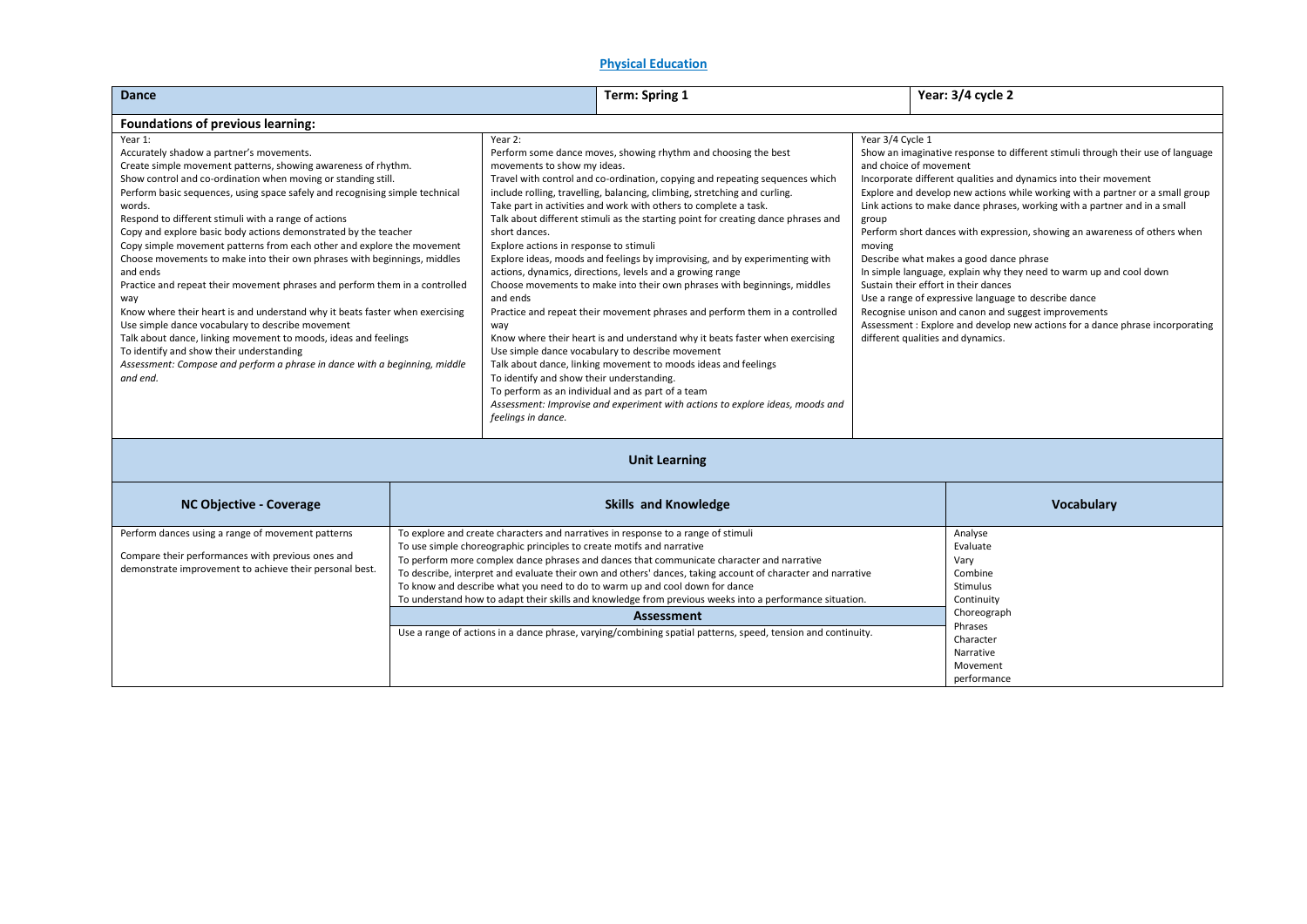# **Religious Education**

| <b>Buddhism: Buddha's Teachings</b>                                                                                                                                                                                                                                                                                                                                           |                                                                                                                                                                                                                                                                                                                                                                                                                                                                                                                                                                                                                                                                                                                                                                                                                                                                                                                                                                                                                                                                                                                                                                                                                                                                                                                                                                                                                                                                                                                                                                                                                                                                                                                                                                                                                                                  | Year: 3/4 Cycle 2                                                                                                                                   | <b>Term: Spring 1</b>                                                                                                                                                                                                                                                                                                                                                                                                                            |                                                              |  |  |  |  |  |
|-------------------------------------------------------------------------------------------------------------------------------------------------------------------------------------------------------------------------------------------------------------------------------------------------------------------------------------------------------------------------------|--------------------------------------------------------------------------------------------------------------------------------------------------------------------------------------------------------------------------------------------------------------------------------------------------------------------------------------------------------------------------------------------------------------------------------------------------------------------------------------------------------------------------------------------------------------------------------------------------------------------------------------------------------------------------------------------------------------------------------------------------------------------------------------------------------------------------------------------------------------------------------------------------------------------------------------------------------------------------------------------------------------------------------------------------------------------------------------------------------------------------------------------------------------------------------------------------------------------------------------------------------------------------------------------------------------------------------------------------------------------------------------------------------------------------------------------------------------------------------------------------------------------------------------------------------------------------------------------------------------------------------------------------------------------------------------------------------------------------------------------------------------------------------------------------------------------------------------------------|-----------------------------------------------------------------------------------------------------------------------------------------------------|--------------------------------------------------------------------------------------------------------------------------------------------------------------------------------------------------------------------------------------------------------------------------------------------------------------------------------------------------------------------------------------------------------------------------------------------------|--------------------------------------------------------------|--|--|--|--|--|
| Foundations of previous learning:<br>To have an awareness of Buddhism as a main religion in England.<br>To understand how faith plays an important part in people's daily life.<br>To know who Siddhartha is and his role.<br>To be aware of key figures within other main religions and how they influence the lives of others following that faith.<br><b>Unit Learning</b> |                                                                                                                                                                                                                                                                                                                                                                                                                                                                                                                                                                                                                                                                                                                                                                                                                                                                                                                                                                                                                                                                                                                                                                                                                                                                                                                                                                                                                                                                                                                                                                                                                                                                                                                                                                                                                                                  |                                                                                                                                                     |                                                                                                                                                                                                                                                                                                                                                                                                                                                  |                                                              |  |  |  |  |  |
| <b>NC Objective - Coverage</b>                                                                                                                                                                                                                                                                                                                                                | <b>Skills</b>                                                                                                                                                                                                                                                                                                                                                                                                                                                                                                                                                                                                                                                                                                                                                                                                                                                                                                                                                                                                                                                                                                                                                                                                                                                                                                                                                                                                                                                                                                                                                                                                                                                                                                                                                                                                                                    |                                                                                                                                                     | Knowledge                                                                                                                                                                                                                                                                                                                                                                                                                                        | Vocabulary                                                   |  |  |  |  |  |
| Could the Buddha's teachings make the world a<br>better place?<br>To understand the teachings of the<br>Buddha and explore what he taught<br>about change.                                                                                                                                                                                                                    | Thinking about religion and belief<br>Comment on connections between questions, beliefs, values<br>and practices<br>Describe the impact of beliefs and practices on individuals,<br>groups and communities<br>Describe similarities and differences within and between<br>religions and beliefs<br>Enquiring, investigating and interpreting<br>Gather, select, and organise ideas about religion and belief<br>Suggest answers to some questions raised by the study of<br>religions and beliefs<br>Beliefs and teachings (what people believe)<br>Describe the key beliefs and teachings of the religions studied,<br>connecting them accurately with other features of the religions<br>making some comparisons between religions<br>Practices and lifestyle (what people do)<br>Show understanding of the ways of belonging to religions and<br>what these involve<br>Expression and language (how people express themselves)<br>Show, using technical terminology, how religious beliefs, ideas<br>and feelings can be expressed in a variety of forms, giving<br>meanings for some symbols, stories and language<br>Identity and experience (making sense of who we are)<br>Ask questions about the significant experiences of key figures<br>from religions studied and suggest answers from own and<br>others' experiences, including believers<br>Meaning and purpose (making sense of life)<br>Ask questions about puzzling aspects of life and experiences and<br>suggest answers, making reference to the teaching of religions<br>studied<br>Values and commitments (making sense of right and wrong)<br>Ask questions about matters of right and wrong and suggest<br>answers that show understanding of moral and religious issues<br><b>Assessment of Skills</b><br>I can suggest why there may be problems in the world and how | suffering.<br>truths.<br>changes all of the time.<br>To know how their life has changed over time.<br>To understand how changes influence feelings. | To know that there are many reasons why people may be<br>To know that Buddhists believe Siddhatta taught many<br>To understand that Buddhists believe that everything<br>To understand the meaning of greed and selfishness.<br>To know the story of Buddha and the Angry Elephant.<br>To understand how Buddhas teachings influence actions.<br><b>Assessment of Knowledge</b><br>I can recall one of the Buddha's stories and start to explain | Buddha<br>Bodhi<br>8-fold-path<br>Enlightenment<br>Siddhatta |  |  |  |  |  |
|                                                                                                                                                                                                                                                                                                                                                                               | people could solve them.<br>I can give an example of how Buddhists could learn from this<br>and put the teaching into practice to make the world a better<br>place.                                                                                                                                                                                                                                                                                                                                                                                                                                                                                                                                                                                                                                                                                                                                                                                                                                                                                                                                                                                                                                                                                                                                                                                                                                                                                                                                                                                                                                                                                                                                                                                                                                                                              | what the Buddha was teaching through it.                                                                                                            |                                                                                                                                                                                                                                                                                                                                                                                                                                                  |                                                              |  |  |  |  |  |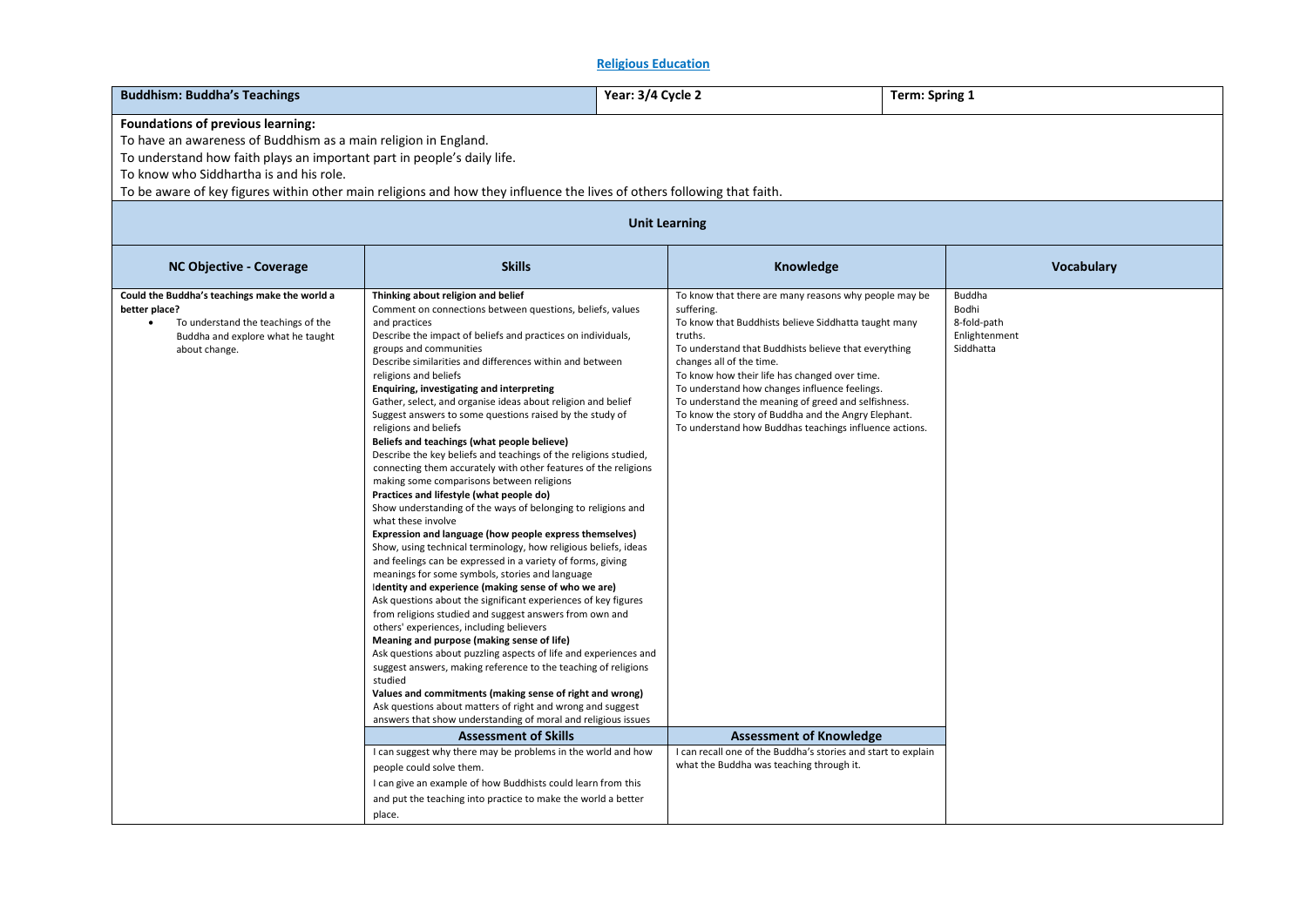**Computing**

| <b>Knowing My Tables with Kudo</b>                                                                                                                                                                                                                                                                                                                                                                                                                                         |                                                                                                                                                                                                                                                                                                                                                                                                                                                                                                                                                                                                                                                                             | <b>Topic: Programming</b> |                                                                                                                                                                                                                                                                                                                                                                                        | Year: 4 |                                                                                                                                                                                                    | Term: Spring 1                                                                                                 |  |
|----------------------------------------------------------------------------------------------------------------------------------------------------------------------------------------------------------------------------------------------------------------------------------------------------------------------------------------------------------------------------------------------------------------------------------------------------------------------------|-----------------------------------------------------------------------------------------------------------------------------------------------------------------------------------------------------------------------------------------------------------------------------------------------------------------------------------------------------------------------------------------------------------------------------------------------------------------------------------------------------------------------------------------------------------------------------------------------------------------------------------------------------------------------------|---------------------------|----------------------------------------------------------------------------------------------------------------------------------------------------------------------------------------------------------------------------------------------------------------------------------------------------------------------------------------------------------------------------------------|---------|----------------------------------------------------------------------------------------------------------------------------------------------------------------------------------------------------|----------------------------------------------------------------------------------------------------------------|--|
| Foundations of previous learning:<br>Children from Year 3 are be able to<br>break an open ended problem up into smaller parts.<br>$\bullet$<br>put Coding commands into a sequence to achieve a specific outcome.<br>keep testing my program and can recognise when I need to debug it.<br>٠<br>use repeat commands.<br>$\epsilon$<br>describe the algorithm I will need for a simple task.<br>detect a problem in an algorithm which could result in unsuccessful Coding. |                                                                                                                                                                                                                                                                                                                                                                                                                                                                                                                                                                                                                                                                             |                           |                                                                                                                                                                                                                                                                                                                                                                                        |         |                                                                                                                                                                                                    |                                                                                                                |  |
| <b>Unit Learning</b>                                                                                                                                                                                                                                                                                                                                                                                                                                                       |                                                                                                                                                                                                                                                                                                                                                                                                                                                                                                                                                                                                                                                                             |                           |                                                                                                                                                                                                                                                                                                                                                                                        |         |                                                                                                                                                                                                    |                                                                                                                |  |
| <b>NC Objective - Coverage</b>                                                                                                                                                                                                                                                                                                                                                                                                                                             | <b>Skills</b>                                                                                                                                                                                                                                                                                                                                                                                                                                                                                                                                                                                                                                                               |                           | Knowledge                                                                                                                                                                                                                                                                                                                                                                              |         |                                                                                                                                                                                                    | <b>Vocabulary</b>                                                                                              |  |
| To design, write and debug programs that accomplish<br>specific goals, including controlling or simulating physical<br>systems; solve problems by decomposing them into<br>smaller parts<br>To use sequence, selection, and repetition in programs;<br>work with variables and various forms of input and output<br>To use logical reasoning to explain how some simple<br>algorithms work and to detect and correct errors in<br>algorithms and programs                  | <b>Computer Science:</b><br>Understand how computers use variables to count things.<br>Children can use logical reasoning to explain how their<br>code executes and to detect and correct error as they<br>work.<br>Understand how computers use repetition and loops to do<br>things repeatedly.<br>Understand that loops can create animations that repeat<br>infinitely.<br>Children can create a simple game which uses a score<br>variable.                                                                                                                                                                                                                            |                           | To use a variety of tools to create a program.<br>To know that I need to keep testing my program while I<br>am putting it together.<br>To recognise an error in a program and debug it. Tio<br>recognise that an algorithm will help me sequence<br>programs that are more complex.<br>To use logical thinking to solve an open-ended problem by<br>breaking it up into smaller parts. |         | Algorithm Background<br><b>Block Collaboration</b><br>Computational thinking<br>Control Costume<br>Debug<br>Design Effect<br>Event<br>Forever Imagine<br>Implement Input<br>Make mistakes Movement | Pattern<br>Output Persevere Repeat<br>Rotation Selection (If Then)<br>Sequence<br>Sprite<br>Stage Wait / Pause |  |
|                                                                                                                                                                                                                                                                                                                                                                                                                                                                            | <b>Assessment of Skills</b>                                                                                                                                                                                                                                                                                                                                                                                                                                                                                                                                                                                                                                                 |                           | <b>Assessment of Knowledge</b>                                                                                                                                                                                                                                                                                                                                                         |         |                                                                                                                                                                                                    |                                                                                                                |  |
|                                                                                                                                                                                                                                                                                                                                                                                                                                                                            | Can you select a different type of ground for each of the 10 arrays?<br>Can you create a simple algorithm to make an object move around a given area and recognise that the algorithm can be<br>altered to make the object more controllable?<br>Can you create a program to score a point when an object is touched and to ask a question at the same time?<br>Can you talk through an algorithm for simple times table game, where the Rover asks a question and has to pick the apple<br>with the correct answer?<br>Can you detect and correct any errors in my program?<br>Can you plan a times tables game where the incorrect answer results in the end of the game? |                           |                                                                                                                                                                                                                                                                                                                                                                                        |         |                                                                                                                                                                                                    |                                                                                                                |  |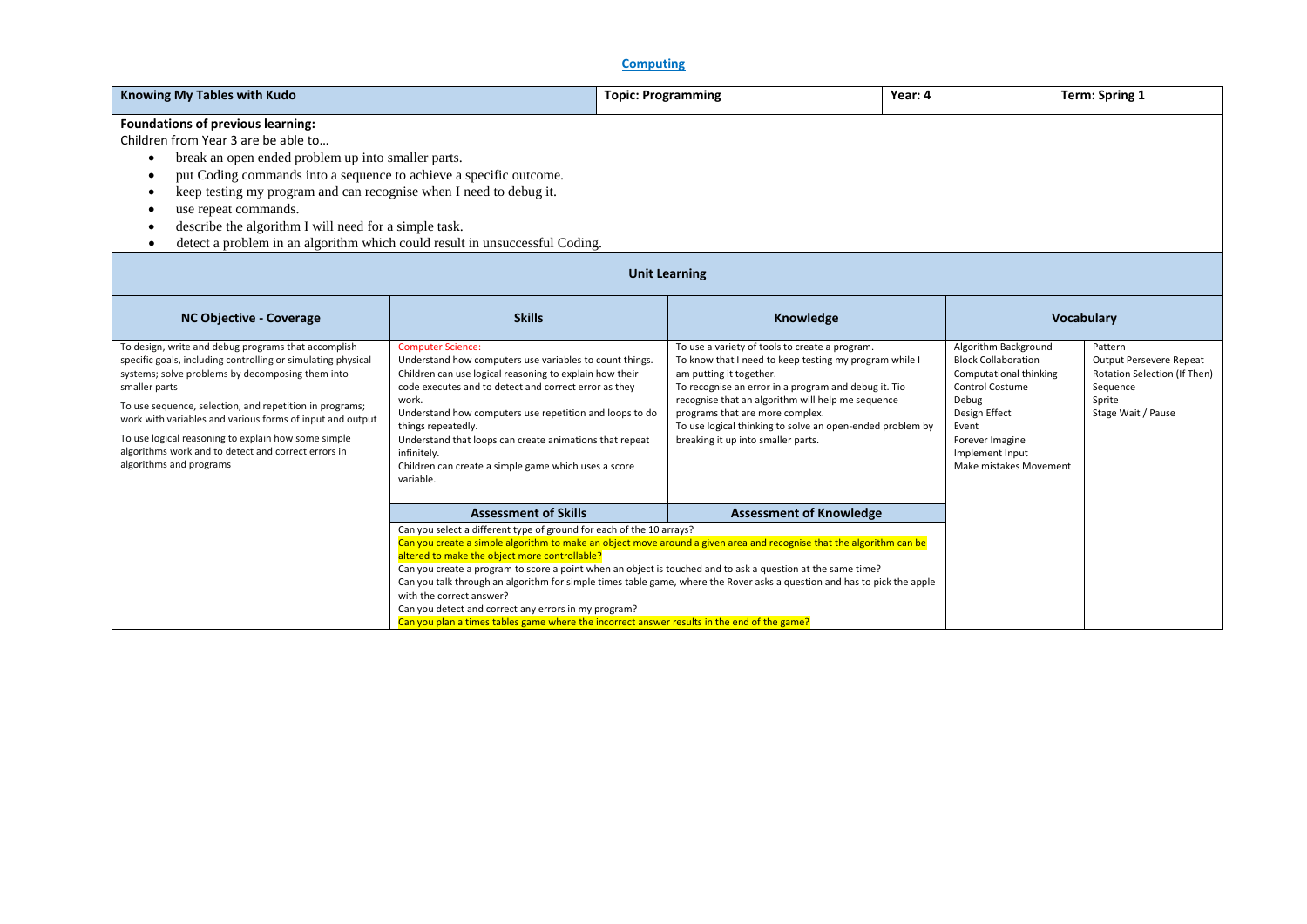| <b>Dreams and Goals</b>                                                                                                                                                                                                                                                                                                                                                              | Year: 3/4 Cycle 2                                                                                                                                                                                                                                                                                                                                                                                                                                                                                                                                                                                                                                            |                                                                                                                                                                                                                                                                                                                                          | <b>Term: Spring 1</b> |                                                                                                                                              |                   |  |  |  |
|--------------------------------------------------------------------------------------------------------------------------------------------------------------------------------------------------------------------------------------------------------------------------------------------------------------------------------------------------------------------------------------|--------------------------------------------------------------------------------------------------------------------------------------------------------------------------------------------------------------------------------------------------------------------------------------------------------------------------------------------------------------------------------------------------------------------------------------------------------------------------------------------------------------------------------------------------------------------------------------------------------------------------------------------------------------|------------------------------------------------------------------------------------------------------------------------------------------------------------------------------------------------------------------------------------------------------------------------------------------------------------------------------------------|-----------------------|----------------------------------------------------------------------------------------------------------------------------------------------|-------------------|--|--|--|
| <b>Foundations of previous learning:</b><br>Y1 - I can tell you how I felt when I succeeded in a new challenge and how I celebrated it, I know how to store the feelings of success in my internal treasure chest<br>Y2 - I can explain some of the ways I worked cooperatively in my group to create the end product, I can express how it felt to be working as part of this group |                                                                                                                                                                                                                                                                                                                                                                                                                                                                                                                                                                                                                                                              |                                                                                                                                                                                                                                                                                                                                          |                       |                                                                                                                                              |                   |  |  |  |
| <b>Unit Learning</b>                                                                                                                                                                                                                                                                                                                                                                 |                                                                                                                                                                                                                                                                                                                                                                                                                                                                                                                                                                                                                                                              |                                                                                                                                                                                                                                                                                                                                          |                       |                                                                                                                                              |                   |  |  |  |
| <b>Themes</b><br>(Puzzle pieces)                                                                                                                                                                                                                                                                                                                                                     |                                                                                                                                                                                                                                                                                                                                                                                                                                                                                                                                                                                                                                                              | <b>Outcomes</b>                                                                                                                                                                                                                                                                                                                          |                       |                                                                                                                                              | <b>Vocabulary</b> |  |  |  |
| Hopes and dreams<br>Broken dreams<br>Overcoming disappointment<br>Creating new dreams<br>Achieving goals<br>We did it                                                                                                                                                                                                                                                                | I can tell you about some of my hopes and dreams<br>I know how it feels to have hopes and dreams<br>I understand that sometimes hopes and dreams do not come true and that this can hurt<br>I know how disappointment feels and can identify when I have felt that way<br>I know how to cope with disappointment and how to help others cope with theirs<br>I know how to make a new plan and set new goals even if I have been disappointed<br>I know what it means to be resilient and to have a positive attitude<br>I can enjoy being part of a group challenge<br>I can identify the contributions made by myself and others to the group's achievement | I know that reflecting on positive and happy experiences can help me to counteract disappointment<br>I know how to work out the steps to take to achieve a goal, and can do this successfully as part of a group<br>I know how to share in the success of a group and how to store this success experience in my internal treasure chest |                       | Hopes<br>Dreams<br>Hurt<br>Disappointment<br>Positive<br>Disappointment<br>Goals<br>Resilient<br>Attitude<br>Achieve<br>Goal<br>Contribution |                   |  |  |  |
|                                                                                                                                                                                                                                                                                                                                                                                      | Year 3<br>I can evaluate my own learning process and identify how it can be better next time<br>chest<br>Year 4<br>I know how to make a new plan and set new goals even if I have been disappointed<br>I know what it means to be resilient and to have a positive attitude                                                                                                                                                                                                                                                                                                                                                                                  | Assessment<br>I am confident in sharing my success with others and know how to store my feelings of success in my internal treasure                                                                                                                                                                                                      |                       |                                                                                                                                              |                   |  |  |  |